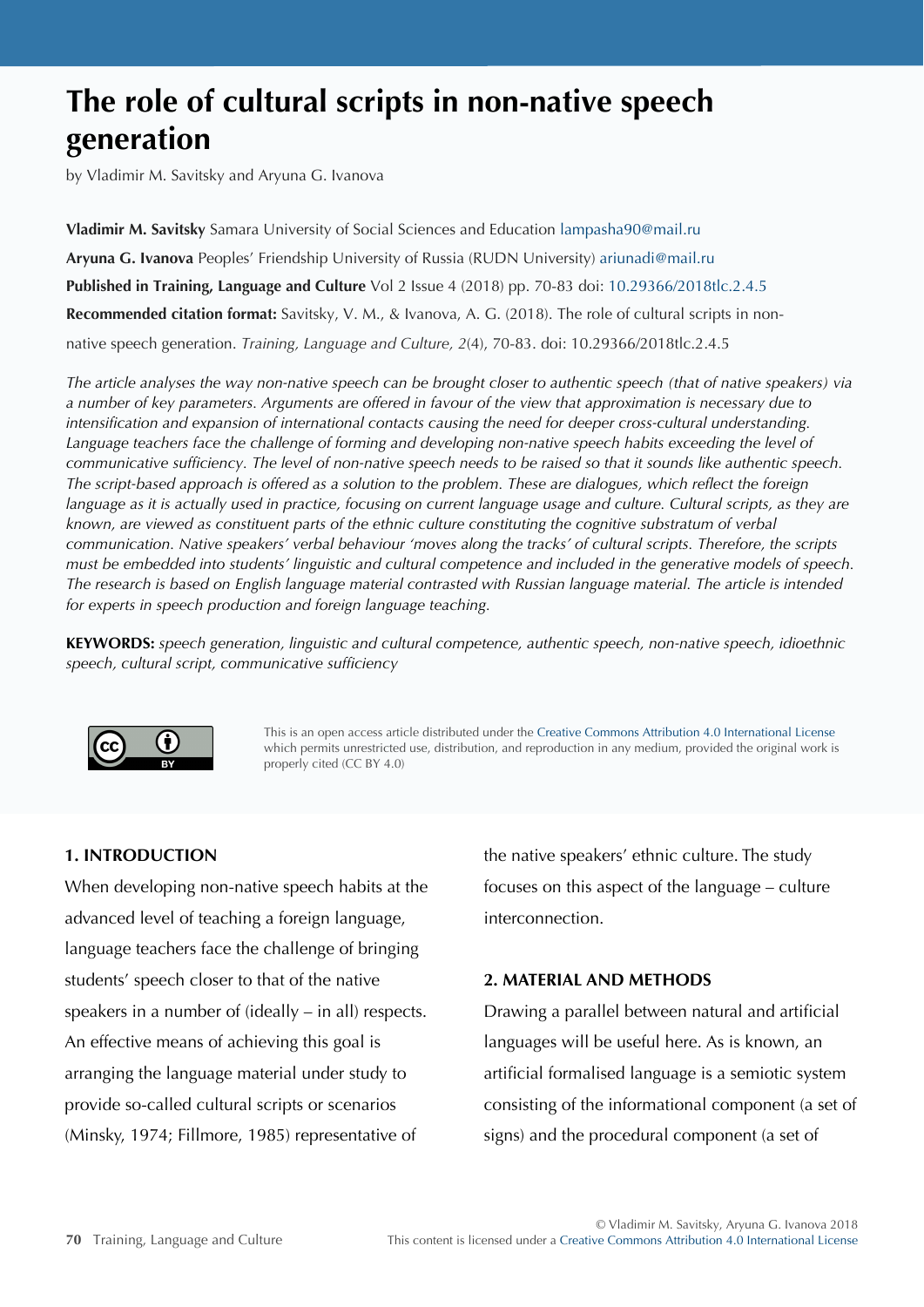rules). In accordance with the rules, the language signs are combined into utterances constituting a text in a formalised language (Church, 1996). If the rules are observed, the procedure enables the language user to generate texts that are completely correct. The formal correctness of the texts is guaranteed by the formalised language system itself.

Unfortunately, teaching a foreign language and developing non-native speech habits is often based on equating natural language to formalised systems to some degree. Many language teachers believe that knowing the natural language system automatically guarantees generating correct utterances and texts. As a result, teachers introduce a certain vocabulary and some grammatical rules and then give their students tasks in oral or written composition, expecting correct speech production. However, generating speech in natural language is regulated not only by the rules of its system but also by the prescriptions of its norm and usage traditions, speech register and genre, the requirements of style, the rules of speech etiquette, the communicators' social, cultural, psychological, age, gender and other characteristics, i.e. by factors that are not laid down by the formal language system and thus need to be mastered separately. Learning the foreign language system is a necessary but insufficient condition for generating speech which is as close as possible to that of native speakers.

One can acquire the necessary skills only in discourse, i.e. using language in its sociocultural context, taking into account the above-mentioned prescriptions and requirements.

Those who have mastered only the system of the language being studied generate utterances and texts, consciously or subconsciously applying the norm, usage traditions, stylistics and etiquette of their own native speech and involuntarily manifesting the peculiarities of their ethnic mentality. As a matter of fact, people in this situation do not possess the genuine generative models of the language being studied. Instead, they resort to the generative models belonging to their own mother tongue, inserting foreign words into them at the last stage of generation (see Table 1).

The formulae in the third column do not contain language errors; they do not violate the rules of the language system. They just deviate from the norm (the generally accepted ways) of expressing ideas. Such speech is not idioethnically correct and is not authentic. Students of English should learn to generate utterances like those presented in the first column of the table above. To achieve this, they must replace Russified generative models by genuine English models in their linguistic competence. By way of illustration, some Russian students of English were asked to express in English the idea of interrupting someone's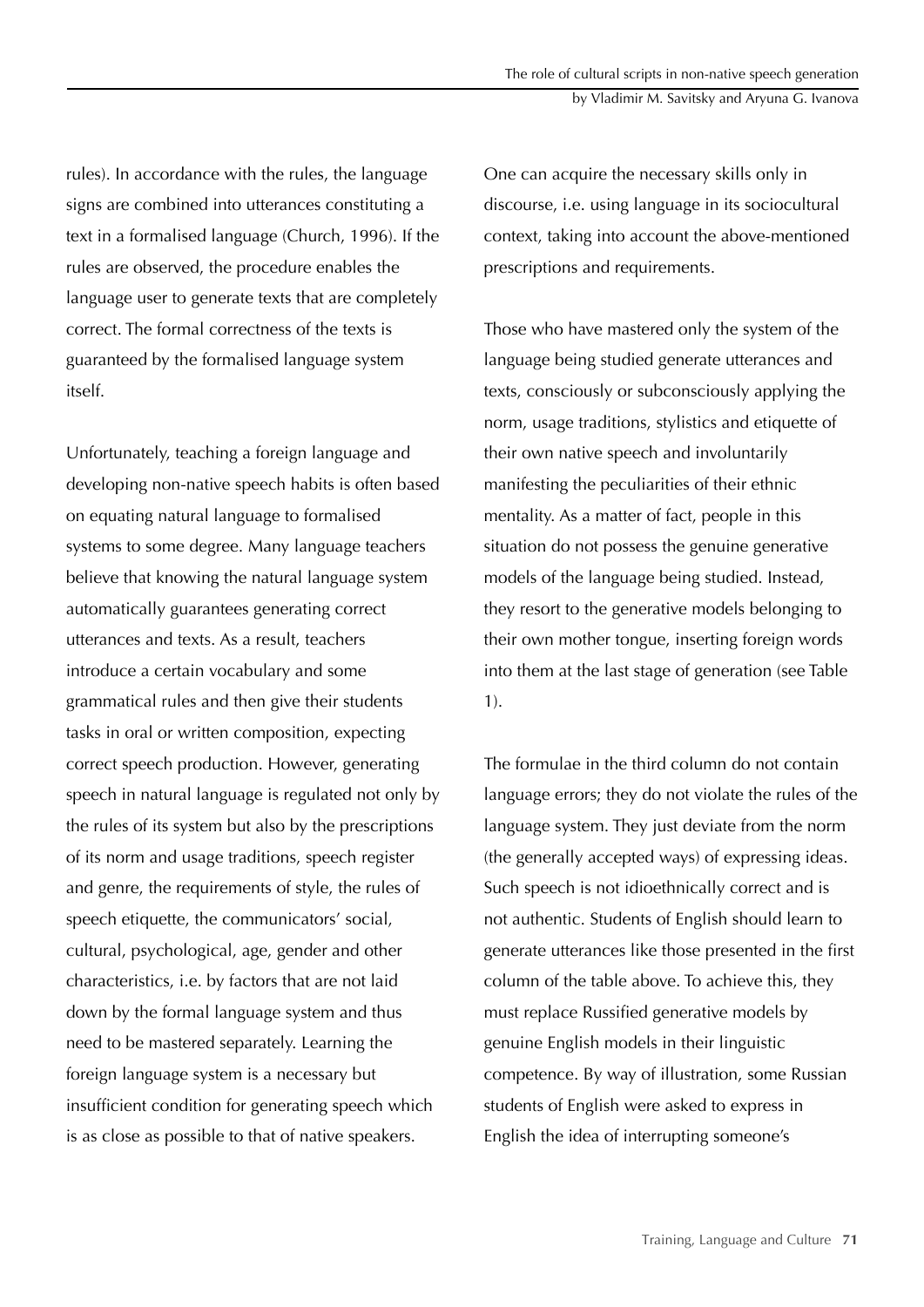### Table 1

*Cross-application of language norms and its consequences*

| <b>ENGLISH LANGUAGE NORM</b>         | RUSSIAN LANGUAGE NORM                                        | LITERAL TRANSLATIONS FROM<br>RUSSIAN MADE BY RUSSIAN<br><b>STUDENTS</b> |
|--------------------------------------|--------------------------------------------------------------|-------------------------------------------------------------------------|
| I am hungry / thirsty                | Есть / пить хочу                                             | I want to eat / drink                                                   |
| Stay away!                           | Не подходи!                                                  | Don't come up!                                                          |
| He ran out of supplies               | У него кончились запасы                                      | His supplies came to an end                                             |
| He was breathalysed                  | Его проверили на<br>содержание алкоголя в<br>крови           | He was tested on presence of<br>alcohol in his blood                    |
| The plane is boarding at Gate<br>One | Посадка на самолет<br>производится черед выход<br>номер один | Boarding the plane is taking<br>place at Exit Number One                |

vacation. The Russian respondents offered the following versions: (1) *He was returned from his holiday.* (2) *He was asked to come back to work when he was on vacation.* (3) *He was called from his leave.* (4) *The Boss demanded that he should return to work when he was on holiday.* (5) *They called him back from his leave,* etc.

None of the respondents offered the standard formula – *He had his leave stopped* –or – *his leave was cancelled* unanimously recommended by the members of the control group (native speakers of

English). The Russian respondents said that the formula would never occur to them.

Another example is the Russian respondents' attempts to render the idea of a medical contraindication: (1) *I may not raise heavy things.* (2) *I am prohibited to raise heavy objects.* (3) *The doctor told me not to raise anything heavy,* etc. The standard formula – *I mustn't do heavy lifting* – or- *I mustn't lift anything heavy* - recommended by most of the control group members, did not occur to any of the Russian respondents.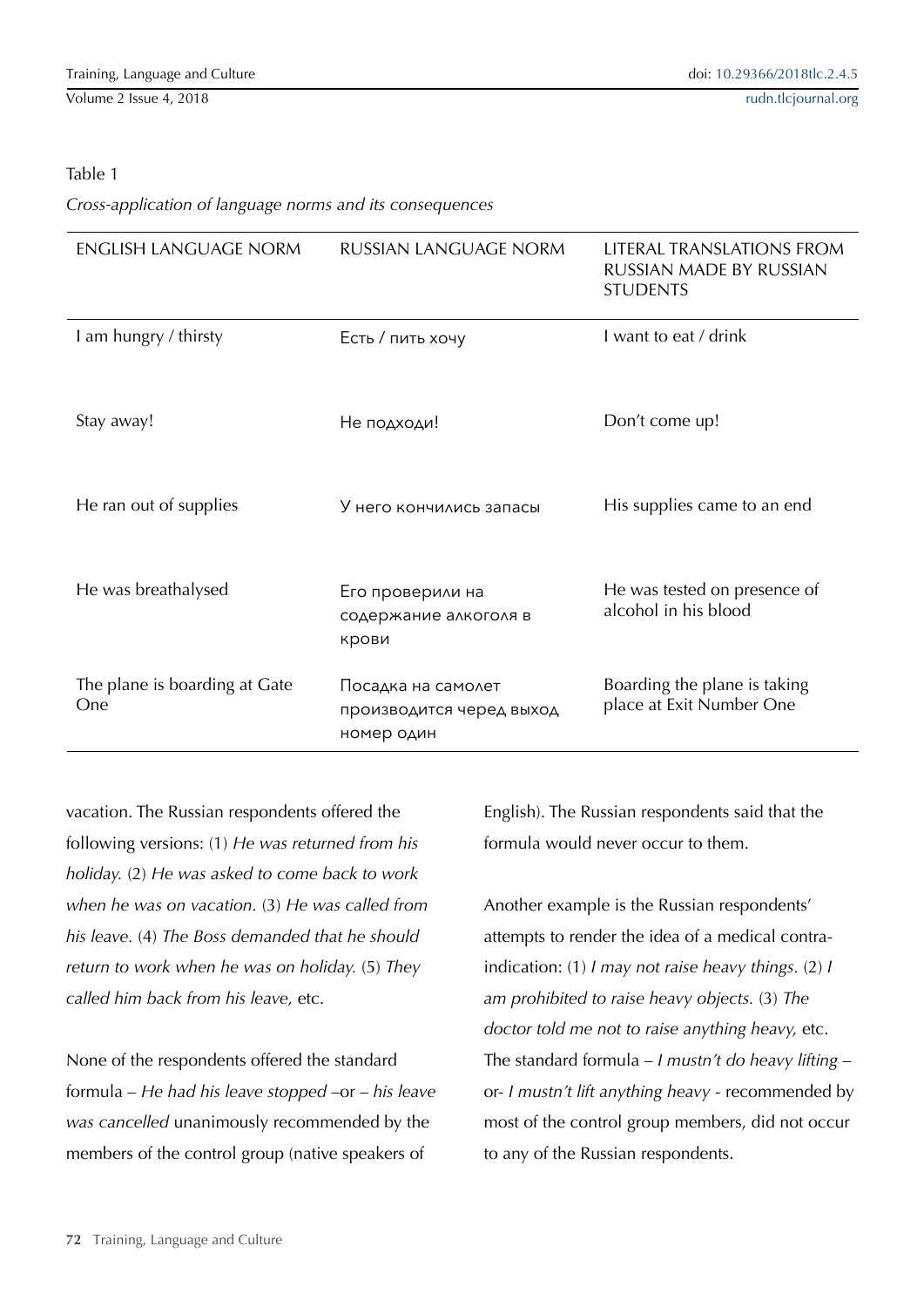#### by Vladimir M. Savitsky and Aryuna G. Ivanova

#### **3. RESULTS AND DISCUSSION**

The results of the enquiry confirm the assumption that many standard (generally accepted) ways of expressing ideas in English are missing in Russian students' linguistic competence. When speaking English, they have to resort to Russian standard speech patterns or invent their own formulae.

The traditional approach to teaching English in Russia implies mastering the basics of the language system (phonetics, grammar and vocabulary) plus (as a kind of decoration of speech) learning some set expressions. This results in acquiring habits of Russified English speech that meets the demands of communicative sufficiency (it is grammatically correct and intelligible, which is enough for short term purposes) but differs from authentic speech in many ways.

If communicative sufficiency is the final goal of teaching and considered adequate to meet practical requirements, then the existing methods of teaching foreign languages may be left intact. The question is, however, what depth of crosscultural understanding is required under modern sociocultural conditions? The expansion and complication of international contacts in all spheres of human activity necessitates deeper penetration into the 'core' of foreign cultures and languages. Without this it is impossible (or at least very difficult) to hold international discussions on complicated issues, make adequate translations,

comprehend others' cultural values, reach consensus on key points or find solutions to global problems. Hence the growing importance of acquiring linguistic competence exceeds the level of communicative sufficiency.

Ideally, at this higher level, non-native speech must conform to all the canons of authentic speech, i.e. speech generated by native speakers. In practice, the ideal is not always attainable but in the process of education one must strive for it, going beyond the limits of communicative sufficiency as far as possible.

The degree of non-native speech approximation to authentic canons depends on the training course duration, the quality of the educational materials, the means and conditions of training, the teachers' qualifications and the students' learning abilities and diligence. If the final goal of education is the maximum approximation to the above-mentioned canons, then language teachers must reject the widely practised principle whereby they must first teach students to speak English in a Russified manner and only then, at advanced stages, acquaint them with some of the peculiarities of authentic speech.

It is like building the lowest storey with construction defects, then destroying it, then rebuilding it correctly, then erecting the next storey, etc. The ineffectiveness of the method, with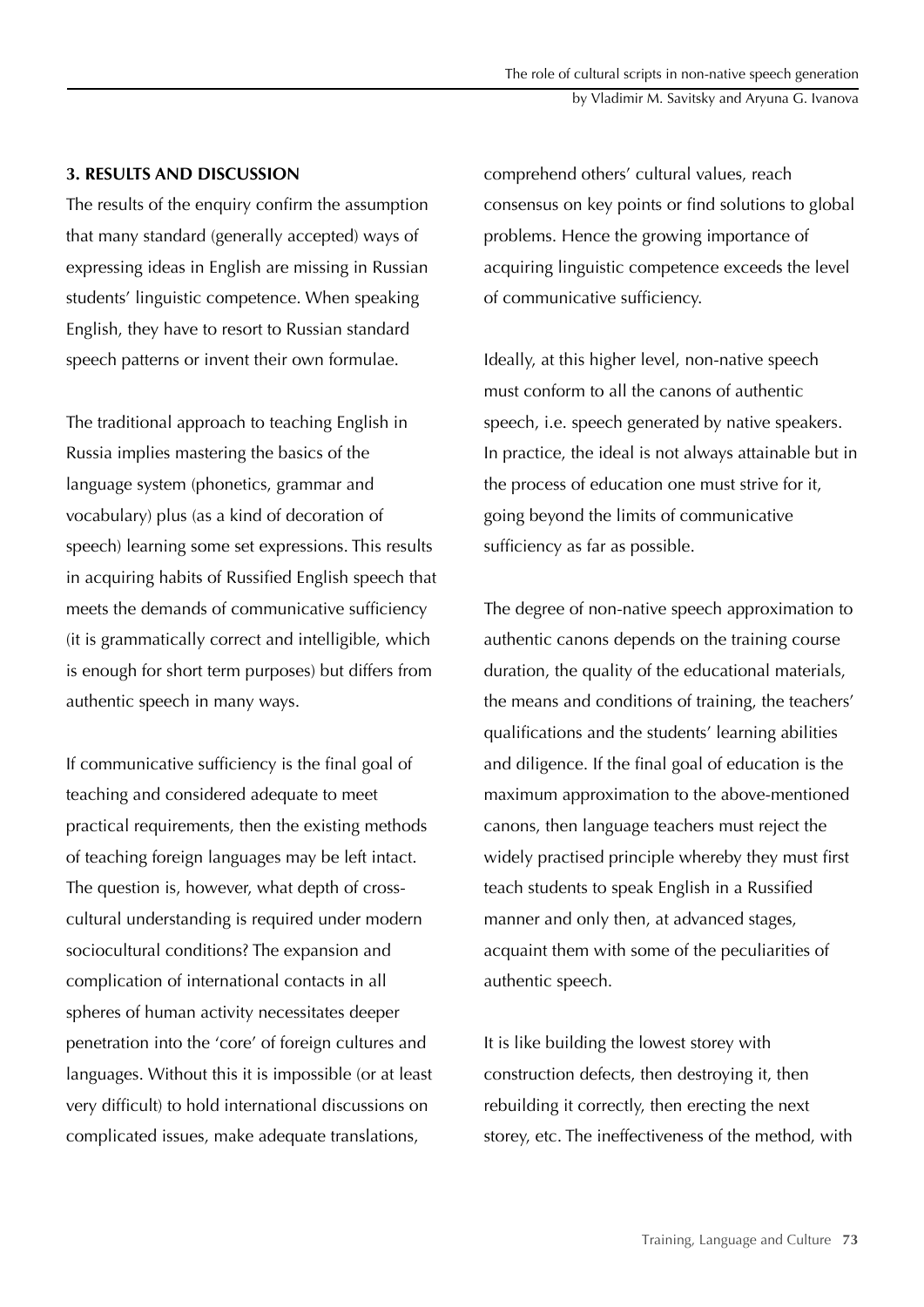its waste of time and effort, is evident. Why instil speech patterns bound to be annulled later on? Why mislead students by instructing them to say *medical sister* (a word-for-word translation of Russ. медсестра) instead of *sister*, *ward sister* or *trained nurse*; or *sanitary book* (Russ. санитарная книжка) instead of *health record*; or *many-flat house* (Russ. многоквартирный дом) instead of *block of flats*; or *professional orientation* (Russ. профориентация) instead of *career guidance*? Isn't it better to acquaint Russian students with the English phrases everybody uses from the very start?

Correct speech habits must be developed, beginning at the initial stage of language learning. No matter how laborious identifying and teaching what native speakers actually say may be, it is, in the long run, much less laborious than correcting and re-teaching words and phrases to break already formed conditioned reflexes. (In many cases they are never broken, so language school graduates retain non-normative formulae in their language memory for the rest of their lives and persist in using them in their speech in the language they have studied.)

The issue under discussion goes way beyond the range of practical educational and methodological issues. It also involves the theoretical problem of the ethnic specificity of speech generation. In different languages, the same idea is often formulated in different ways. Analysing

*'The issue under discussion goes way beyond the range of practical educational and methodological issues. It also involves the theoretical problem of the ethnic specificity of speech generation* 

peculiarities in expressing ideas is an inherent part of socio- and linguocultural studies that have both theoretical and applied (primarily didactic) value.

Let us consider some principles of teaching nonnative students of English to generate speech closely approximating that of native speakers. It will hardly ever occur to Russian students of English that, for instance, low heel shoes or calf length boots should not be called *half-boots* (a literal translation of Russ. полуботинки), a vacuum cleaner – a *dust sucker* (Russ. пылесос) or a machine-gun – a *bullet-thrower* (Russ. пулемёт), etc. Most students realise that English words should be looked up in the dictionary rather than coined for the occasion by copying the structure of Russian words but often they do not extend this rule to set expressions. Somehow many of them think it possible to translate a day-care centre using a literal translation from Russian (a *children's garden* as in Russ. детский сад), milk powder – *dry milk* (Russ. сухое молоко), cod-liver oil – *fish fat* (Russ. рыбий жир), etc. Our teaching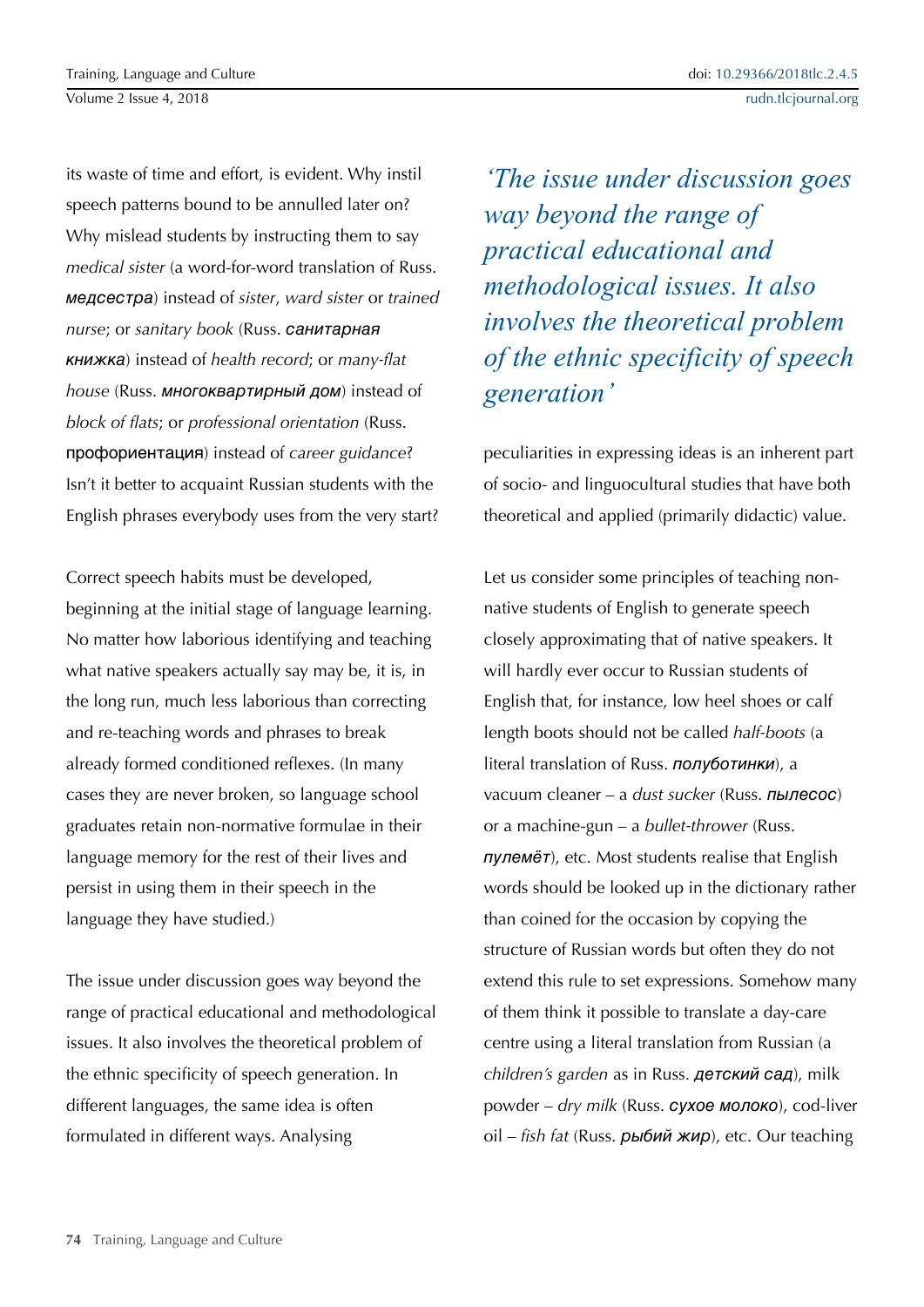by Vladimir M. Savitsky and Aryuna G. Ivanova

experience shows that students can be weaned from using Russified word combinations. It is enough to point out that they are as inadmissible as the above-mentioned pseudo-words of the *halfboots* kind and that genuine set phrases should be looked up in dictionaries or checked on Google –

just like genuine words. However, it is not these gross deviations from the English norms that constitute the main problem. This is represented by subtler cases of verbalising ideas regulated by tradition and etiquette rather than the language system rules. Cf. Table 2:

# *generation'* Table 2

*Cross-application of language norms and its consequences*

| ENGLISH LANGUAGE NORM                          | RUSSIAN LANGUAGE NORM       | STUDENTS' FORMULAE             |
|------------------------------------------------|-----------------------------|--------------------------------|
| I booked seats in the stalls                   | Я купил билеты в партер     | I bought tickets to the stalls |
| Hold the line                                  | Не вешайте трубку           | Don't hang the receiver        |
| I had a tooth cavity filled<br>I had a filling | Мне поставили пломбу на зуб | A stopping was put on my tooth |

Such examples are numerous. They show that Russian students of English don't use the standard (normative) ways of expressing ideas in English. In order to cope with the problem, we must first of all make an inventory of ideas.

At first sight, the goal seems absurd. Human thinking is boundless and infinitely diverse. But we do not mean listing all ideas – this is indeed absurd. We do not set a grand goal of teaching students creative thinking in a non-native language. We set a much more restricted goal –

developing skills of routine communication within the boundaries of a standard set of topics comprising the so-called actual culture. Inside each of the topics the number of standard ideas is limited and therefore countable. For instance, a set of topics in a training course aimed at preparing students for a business trip abroad may include: *Railway / Air Travel; Staying at a Hotel; Using Public Transport and Public Conveniences; Making Telephone Calls; Business Visit / Negotiating a Contract; In the Bank; Going about Town / Sightseeing; Shopping; Eating Out; Social Events /*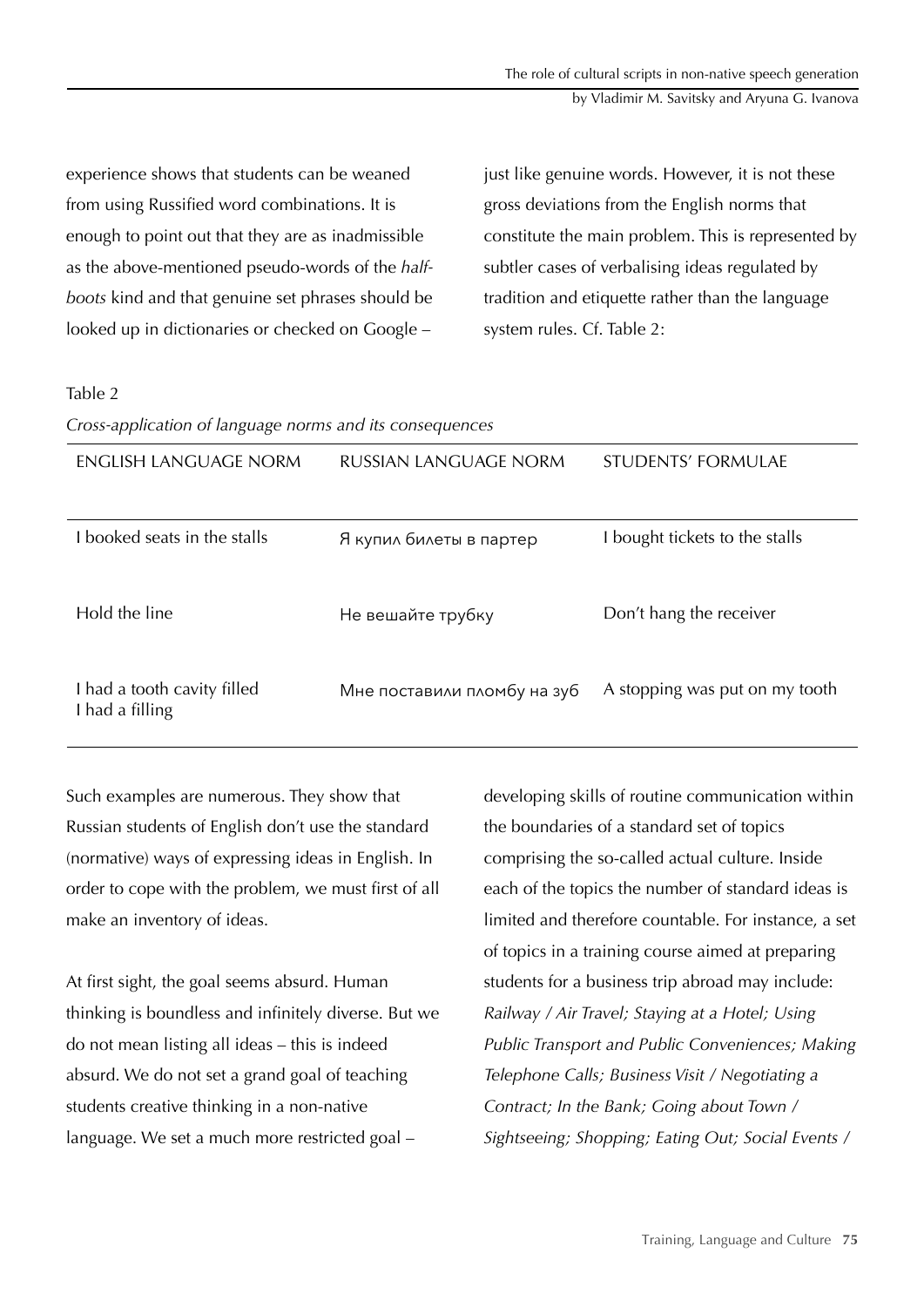*Entertainment; Homeward Bound.* Each of the topics may be arranged as a cultural script explaining to its participants their role behaviour (both verbal and non-verbal) in conformity with the norms of the host culture and language. *When in Rome, do as the Romans do* (and importantly – speak as they speak).

The verbal provision of a cultural script is a complex of role texts (unlike stage roles, they admit a certain variety and improvisation within the limits of an invariant). These 'dramatic' texts contain standard nominations, set phrases, speech patterns and routine formulae (clichés). This is what we call *the inventory of routine thoughts* in their standard verbal form.

This approach may be called thesaurus-based or script-based: the students' verbal thinking 'moves along the tracks' of a script and its language provision, which raises the ideoethnic level of their speech as non-native users and corresponds to the norms and traditions of authentic English speech. The reality is that native speakers of English generate their speech exactly that way – on the basis of cultural scripts belonging to their culture. Cultural scripts in their totality make up the cognitive substratum of culture.

The script entitled *Ordering a Taxi by Phone* may serve as an example. It includes the roles of a customer and a dispatcher. The language provision of the script will probably contain the following phrases: *I would like a taxi, please. Can I get a taxi to the train station? Can I book a taxi for 7 p.m.? How much will it cost me to go from … to …? How long do I have to wait?*

The script *Taking a Taxi* includes the roles of a passenger and a cabdriver. The language provision of the script might contain the following phrases: *Are you free? Take me to this address, please. Could you take me to …? How much will it cost? I am in a hurry. Could you speed up, please? Would you mind making a short stop? Could you please wait for me here? Could you drop me / stop here? Let me off at the next corner, please. Keep the change. May I have a receipt, please? Thanks for the ride*.

The language provision of the scripts also contains response cues. Together with the stimuli, they constitute the material for making up dialogues and arranging role-plays.

Students who do not know the clichés and speech patterns have to use word-for-word translations from Russian, which may lead to communicative failures and frustration during an actual trip. Clichés are obviously not just a supplementary means of expression. They are not mere speech decoration. They are what speech mostly consists of. Mastering them is an absolutely necessary condition of forming non-native speech habits.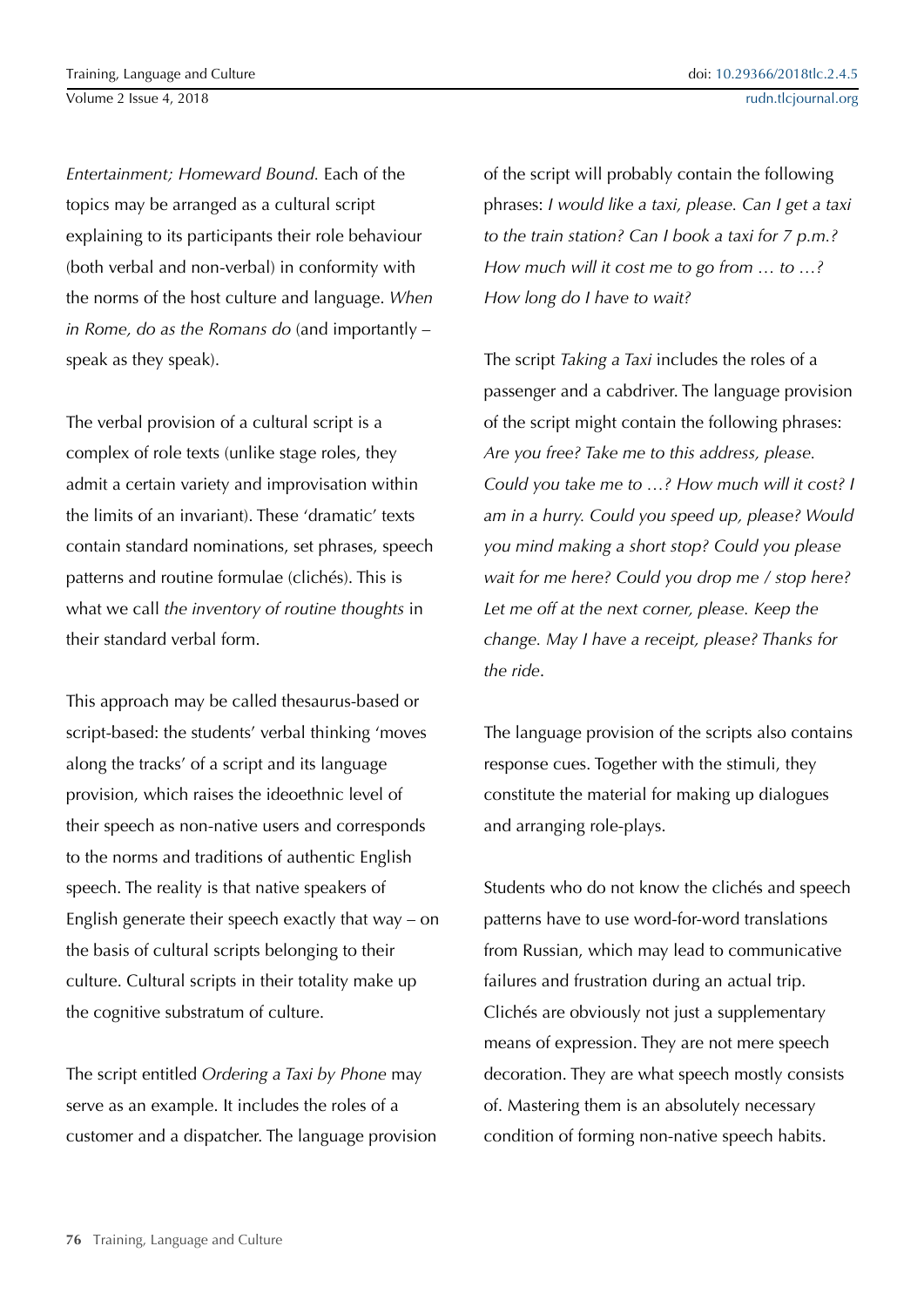#### by Vladimir M. Savitsky and Aryuna G. Ivanova

The language system offers many ways of expressing one and the same idea but the norms and traditions of speech limit this diversity to one or two (seldom three) forms and establish levels of gradation of preference. It is desirable that every student of English should know and use these normative forms instead of inventing their own forms or borrowing forms from their mother tongue. Only in spontaneous communication, in case the student does not know the required authentic form, is using non-normative forms permissible, provided that the message is successfully conveyed. But at first opportunity the student should make inquiries about the correct form of expression and add it to their linguistic competence.

At the initial stage of being acquainted with a certain script, students should not be allowed to generate spontaneous speech, because excessive freedom of self-expression at this stage is fraught with the risk of generating non-normative speech under the influence of the students' native language and culture. There is a danger of nonnormative speech patterns taking root in the students' language memory and staying there for a long time, if not forever. That is why, like actors in rehearsal, students should reproduce texts of model dialogues and scenes. Further on, as they master the plot, the roles and the language provision of the script, they may be allowed to improvise and vary the content of the script

scenes. The students' own initiative will grow in proportion to the growth of their knowledge of the script and its language provision, going through a process of reproducing model texts without initiative / simulation game with minimum initiative / role play with broader initiative (Livingstone, 1983; (Cho, 2015) / spontaneous speech with maximum initiative allowed within the script. In other words, students will act out a script before moving into role-play, allowing a greater degree of improvisation. This is more likely to prevent non-normative speech patterns from settling in the students' minds, which is obviously an outcome to be avoided.

From the linguistic perspective, the growth of freedom of self-expression must manifest itself by inserting lexical variables into speech patterns, recombining parts of the dialogue and modifying the plot of the script to suit the situation. But if an element of the script is correlated with a normative name, a clichéd formula or a stereotyped dialogue, students should reproduce them as they are and refrain from coining their own phrases. It is only under these conditions that students' non-native speech regarding a given situation may get as close as possible to that of native speakers. Native speakers are tied to cultural scripts, too. In standard sociocultural situations, they do not so much produce their own statements as reproduce clichés. The following typical dialogue may serve as an example.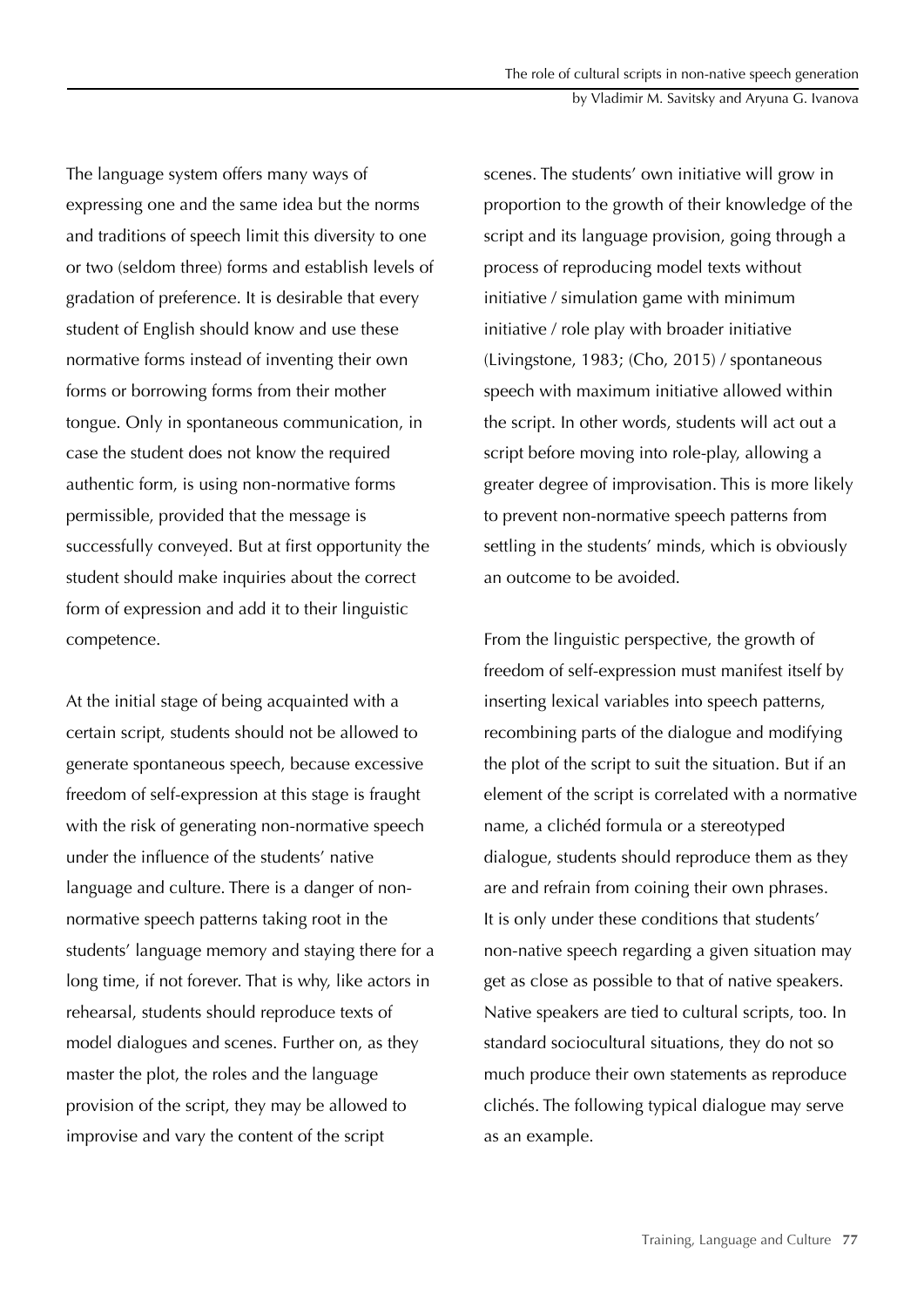*– Hallo, this is Mr. M. speaking. Is Mr. N there? – We don't have a Mr. N. here. What number are you calling, sir?*

*– (So-and-so).*

*– I'm sorry, that's a wrong number. You must have misdialled.*

*– Sorry to have troubled you.*

The dialogue consists almost entirely of clichés. So, native and non-native speakers find themselves using the same script and the same language. This is how the script-based approach works. In real communication, people are regularly involved in combined situations that fit into more than one script. However, before proceeding to them, students should learn to navigate mono-script situations.

A cultural script has a typical structure that sets certain role relationships between its participants. Within the script, verbal communication is first of all role communication corresponding to the socio-semiotic parameters of the speech situation and the cultural norms valid in the given community in the given historical period. According to Halliday (1978), the communicators must take into consideration the topic of conversation, the role structure of the situation and the purpose of communication. The communicative strategy depends on these factors.

Incessant reproduction of sociocultural

programmes of behaviour determines reproduction of scripts. Every script is characterised by a certain degree of formalisation and institutionalisation. For instance, the script of a military ritual is regulated by military statute and is strictly formalised, whereas the script of a birthday party is not regulated by official norms and varies within the boundaries of a rather loose plot. As noted in a number of studies, British culture is generally characterised by a stricter regulation of role behaviour within standard scripts than Russian culture. Even informal social events (a party, an athome, etc.) are characterised by stereotyped topics for discussion, contents of conversations, language forms, as well as event procedures, dress code, table manners, etc. To the representatives of the Russian culture, who are used to a greater freedom of behaviour, a greater meaningfulness and sincerity of conversations, British participants in social events seem to be either puppets or actors repeatedly performing in a tedious play. But this stereotyped nature of communication strategy is not determined by the British communicators' personal characteristics. It is determined by the cultural prescriptions they follow.

Such is the tradition. The determinism of both verbal and non-verbal role behaviour leads to the standardisation of verbal formulae comprising the scripts' language provision. Some clichés exist only within one script, e.g. *Sorry, wrong number* is used only in telephone conversations. Other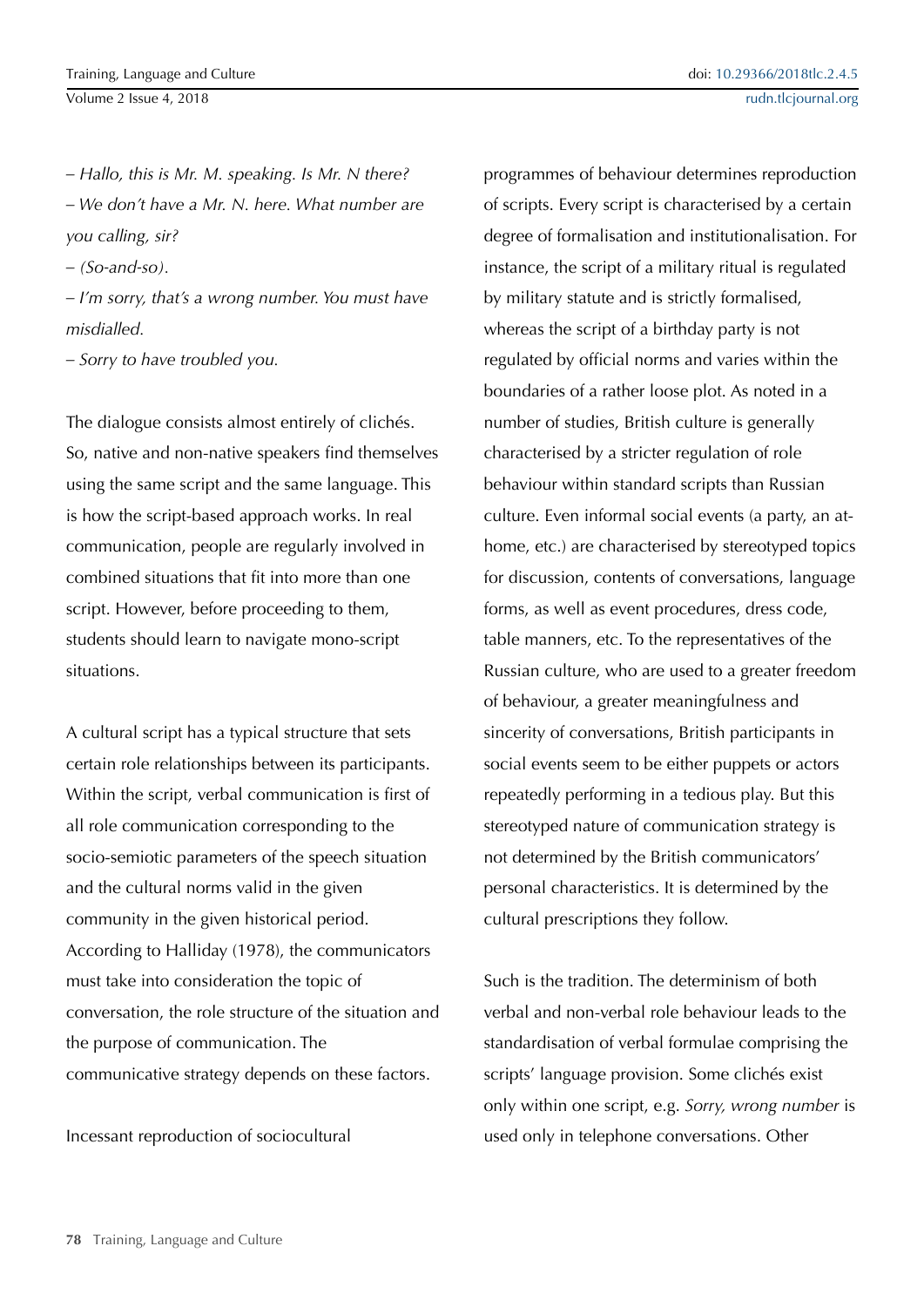clichés are used in more than one script but, as a rule, in one and the same inter-script interaction, such as expressing gratitude: *I appreciate it! – My pleasure. /The pleasure is mine*. Such formulae are too situation-dependent to be considered language units. Nevertheless, they are mastered alongside language units in the development of spoken communication and become part of linguistic, communicative, cultural competence. The communicative approach to developing nonnative speech habits suggests replenishing the language material with a wide range of clichés tied to certain scripts and inter-script interactions. Otherwise, deviations from the English speech norm will arise, influenced by the Russian speech norm.

The standardised nature of sociocultural situations accounts for the standardised nature of the messages conveyed, which, in turn, accounts for the standardisation of language means. Only poets can create new ways of expressing ideas and feelings, but even poets spend a lot of time and effort doing it. Ordinary speakers, who do not have the same poetic talent and no time to think what language forms to use to express ideas, often fall back on clichés and expressions based on common usage. That is why clichés and speech patterns are widely used in speech.

Importantly, speech is not generated automatically by language regarded as a logical device

(Chomsky, 2014). Language is not an agent but an instrument of communication. Speech is generated by a human personality involved in social and cultural relations. Therefore, an ethnic language should be mastered in close connection with its corresponding sociocultural differences.

Sociocultural differences may be presented as a system of scripts constituting the cognitive substratum of verbal communication. The sociocultural specificity of the scripts determines their idioethnic appropriateness and authenticity of speech. Cultural scripts should be included into models of speech generation in order to make the models more appropriate to the psycholinguistic reality. This requires creating a unified metalanguage for describing both language and culture.

In the 20th century, a goal was set to create a cybernetic model of natural language, i.e. 'a logical automatic device simulating linguistic competence' (Kibrik, 1987, p. 6). So that an automatic device should be able to generate speech indistinguishable from human speech, it was planned to supply it with *'a full, sufficient and explicit description of all language objects and rules'* (Apresyan, 1981, p. 32).

Looking back, the idea was clearly utopian. Is it possible to apply an algorithm to what von Humboldt called 'the spirit of the nation'?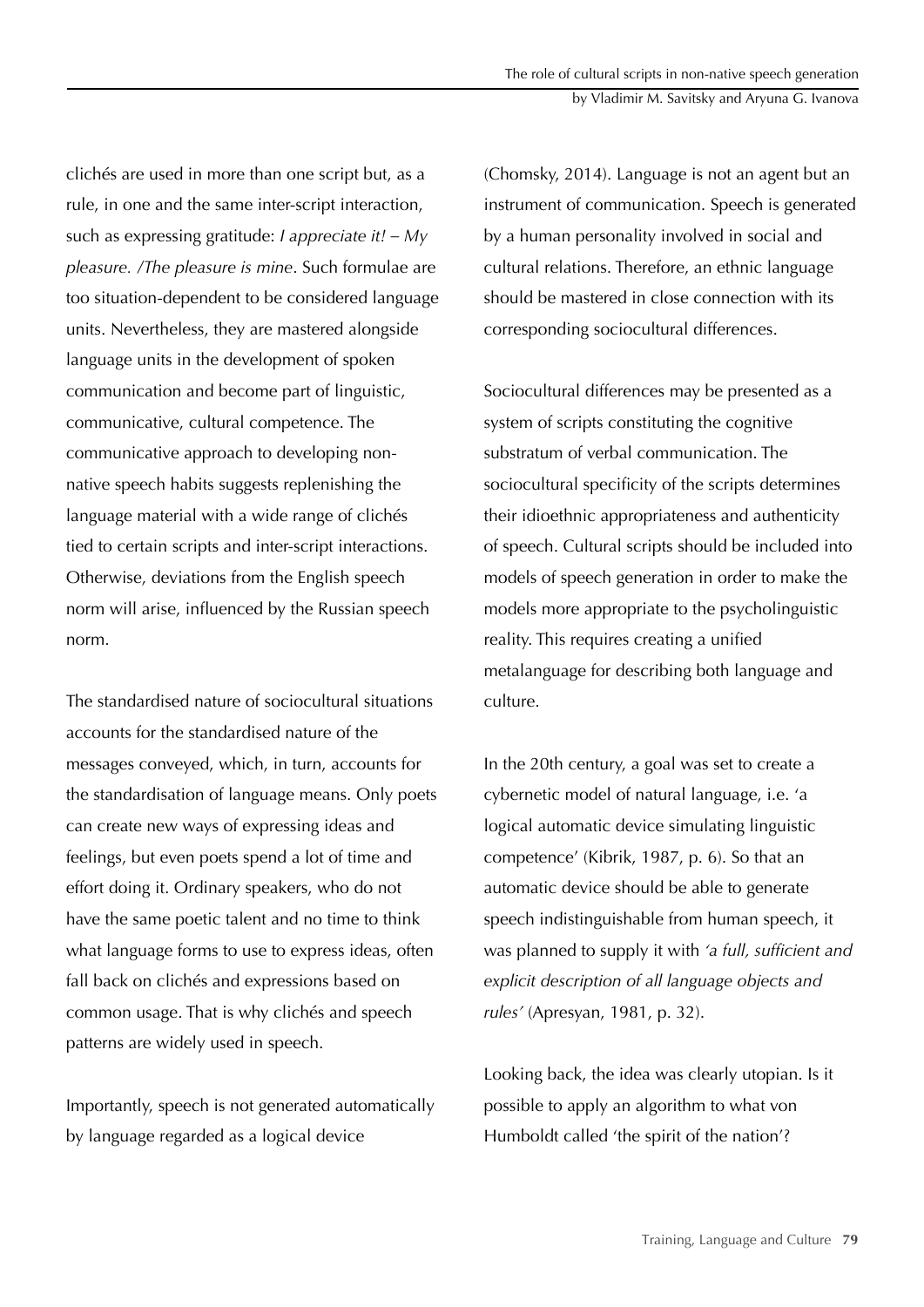Simulating linguistic competence means simulating a human personality. At a certain stage, the simulator will be unmasked, just like the robot from Isaac Asimov's sci-fi novel *The Caves of Steel* who pretended to be a human being but was unmasked by a robopsychologist who asked the disguised robot a few questions and received inappropriate answers (Asimov, 2014). To be unmasked, a logical device must become the object of its impersonation, i.e. a language personality that has not only rational but also emotional and intentional qualities.

Full formalisation of the process of speech generation is hardly possible and hardly needed. What is really needed is heuristic algorithmisation of speech that implies taking into account not only the factors of the language system but also discursive (psychological, cultural, social) factors. Leaving intact the Chomskian interpretation of speech generation as following the rules of selection and arrangement of language for expressing ideas, let us enumerate ten factors largely determining the selection and the arrangement of language use, 'the ten commandments' if you like.

1. The system of language that prescribes how it is admissible / inadmissible to speak, but within the boundaries of admissible speech forms allows a wide range of periphrases (alternative forms of expressing one and the same idea).

2. The norm of speech that prescribes how it is customary / not customary to speak within the range of possibilities provided by the language system and establishes the preferences in choosing the language used to express ideas.

3. Communicative register that defines the choice of language with regard to the topic of conversation (the field), the *dramatis personae* of the script (the tenor) and the purpose of communication (the mode), according to Halliday (1978). The register includes usage traditions and speech etiquette. The strictness of the prescriptions varies depending on the register.

4. Speech genre that defines the choice of speech forms (oral / written), the communicative regime (formal / informal) and the normative and functional styles. In their turn, these factors define the choice and combination of the language used.

5. The amount of extralinguistic competence common for the participants of a communicative act. It determines the degree of implicitness / explicitness of the message conveyed.

6. The amount of linguistic competence common for the participants of a communicative act. It influences the choice of the language stratum in a particular act of communication (literary language, colloquial language, jargon, language for specific purposes, etc.). For instance, an attempt to use a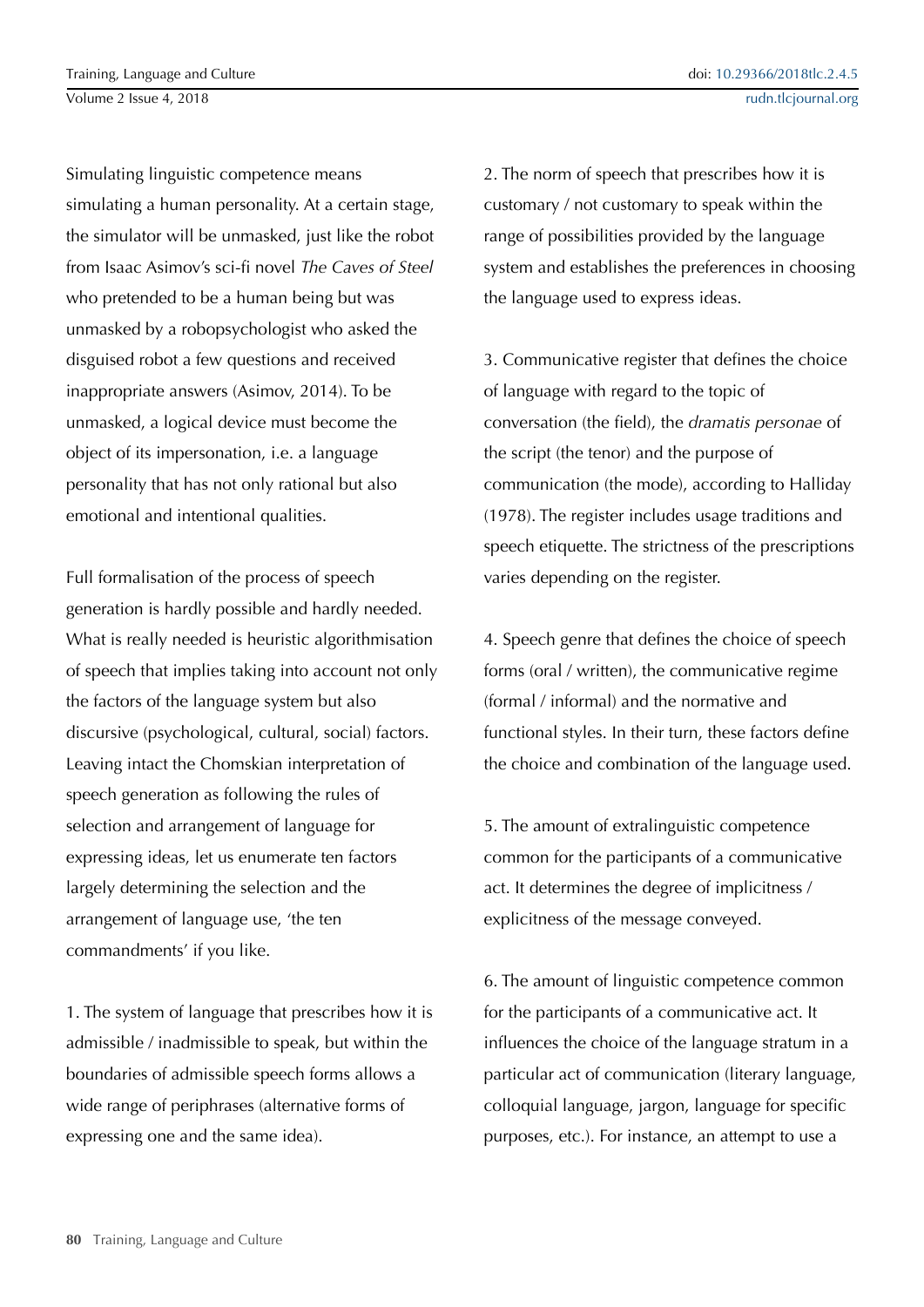professional language when speaking to a nonspecialist will lead to a communicative failure. Therefore, a specialist tries to avoid professional terminology.

7. The type of discourse determined by different parameters (institutional / interpersonal; formal / informal; theoretical / practical).

8. The recipient's personal characteristics defined by age, gender, race, nationality, world outlook, education, intellect, traits of character, appearance, and a number of other aspects. These must be taken into account by the speaker when choosing what language to use. This relates to tolerance, political correctness, tact and recommendations concerning the complexity / simplicity of the speech form.

9. The speaker's linguistic identity, which determines the peculiarities of their idiolect (personal preferences in using language, the individual style of speech, culture of speech, etc.). 10. Communication channel characteristics: audial or visual; natural or artificial (technically mediated); with or without disturbance; with high or low carrying capacity, etc. They define the choice of language means as well. For instance, low audibility makes the speaker change the phonation (voice quality) properties of speech. For example, slow down and raise the volume. Other physical conditions of communication can be

mentioned here, too. For example, the limitation of screen time on TV requires from newscasters a higher speed of speech. In order to maintain intelligibility, rapid speech must be very distinctly articulated.

The list may be incomplete, but it still shows clearly how many factors have to be taken into account to generate genuine idioethnic speech rather than its Russified surrogate.

When generating spontaneous speech, one must bear all these factors in mind simultaneously and choose language instantly. This is usually done automatically. To acquire spontaneous speech habits, ideally one should be born into it, grow up and master the actual culture or, at least, get a general education in the bosom of the culture, get imbued with the national mentality and ideology, absorb the national system of values and share the nation's interests and aspirations – in a word, the spirit of the nation. One must think and feel and express oneself like native speakers. Hence a conclusion that may sound silly on the face of it but is correct in its essence is this. In order to speak English like a native, one must be a native or at least acquire a second language identity. That happens among natural bilinguals, so deeply-rooted in the national soil is perfect language proficiency. (The latter includes not only knowing the language system but also how to manage speech habits in the context of discourse.)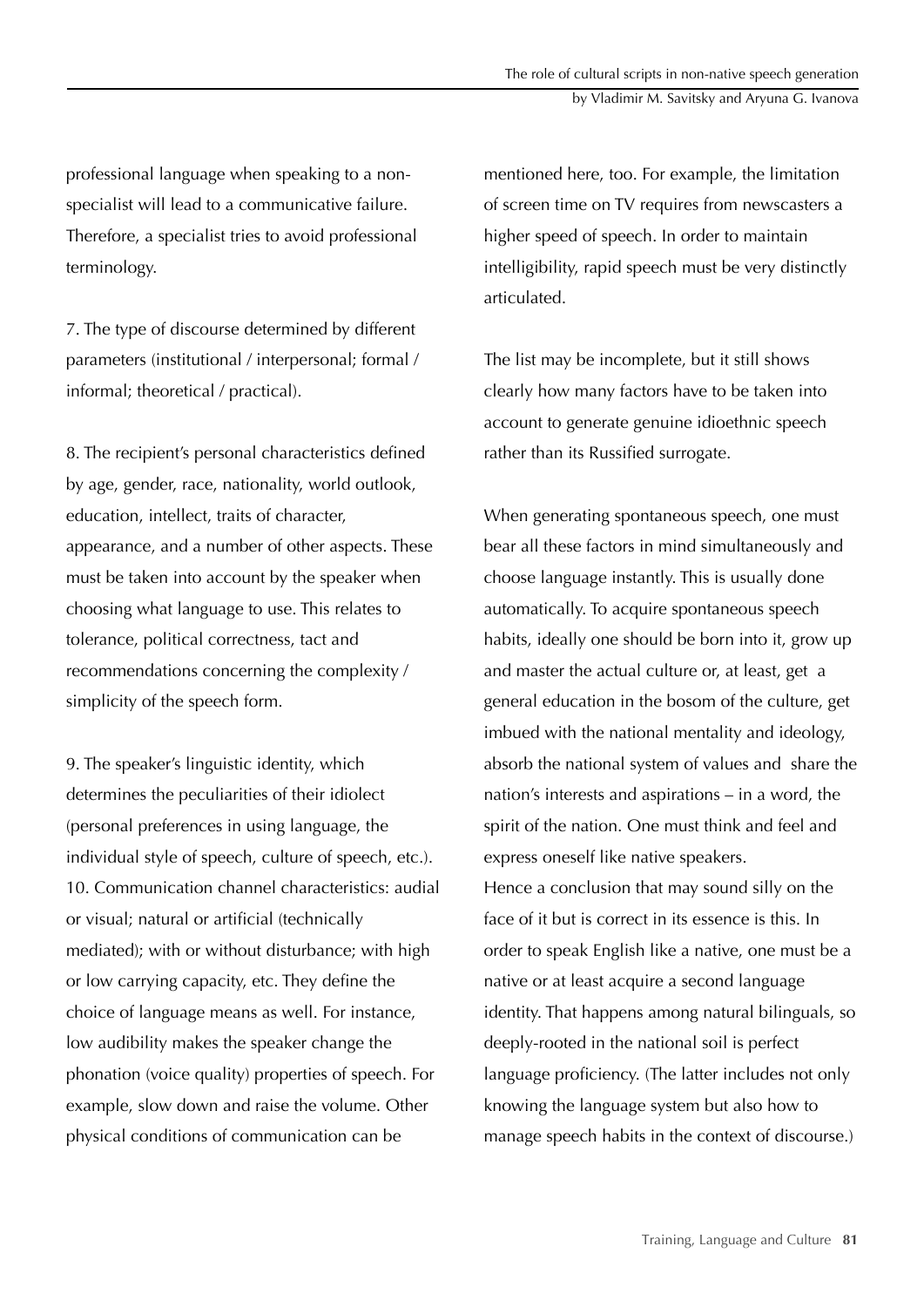Volume 2 Issue 4, 2018

*'Hence a conclusion that may* 

*sound silly on the face of it but is correct in its essence is this. In order to speak English like a native, one must be a native or at least acquire a second language identity'*

Community, ethnic culture and ethnic language are semiotic phenomena. Their ontological kinship is the basis for their interaction that manifests itself in social and cultural codes' expansion into natural language and their joint participation in speech generation. Today, social semiology and cultural linguistics have gained priority in the circle of the humanities. It has become practically impossible to study language apart from community and culture. The above factors cannot be strictly algorithmised. A compromise between the logical and discursive description of speech generation can be reached as follows. On the one hand, a generative model should still be regarded as a set of formalised rules regulating the choice and arrangement of language. On the other hand, the social, cultural and psychological factors of speech generation should also be taken into account. This is supposed to result in creating a heuristic (non-strict) algorithm of speech generation. It is meant not so much for rigid regulation of the process as for giving mild instructions concerning the above-mentioned

choice and arrangement of language, allowing a certain freedom of creative individuality. This will enable researchers to model the balance between the common and individual components of speech generation.

# **4. CONCLUSION**

Every language has its own peculiar system of generative models. Native speakers use the models to generate authentic utterances and texts. They acquire the models early in their childhood, in the process sociocultural and speech development. As for those who learn a non-native language in the classroom, they have at their disposal mostly rules from a manual and translations of words from a bilingual dictionary. The result is a hybrid style of speech that is constructed in the speakers' native language at the initial stage of generation and in the study of language at the final stage. A paradoxical situation arises. Many Russian students of English generate English speech without possessing the genuine models of production. What kind of speech is produced as a result? Is it English speech or an ersatz speech style that bears 'birthmarks' of Russian linguistic, communicative and cultural competencies? What prescriptions, besides those of the language system, must be followed in speech generation? This study formulated them in the most general way in the 'ten commandments' list. Revealing their full content requires further development of the generative theory in its discursive aspect.